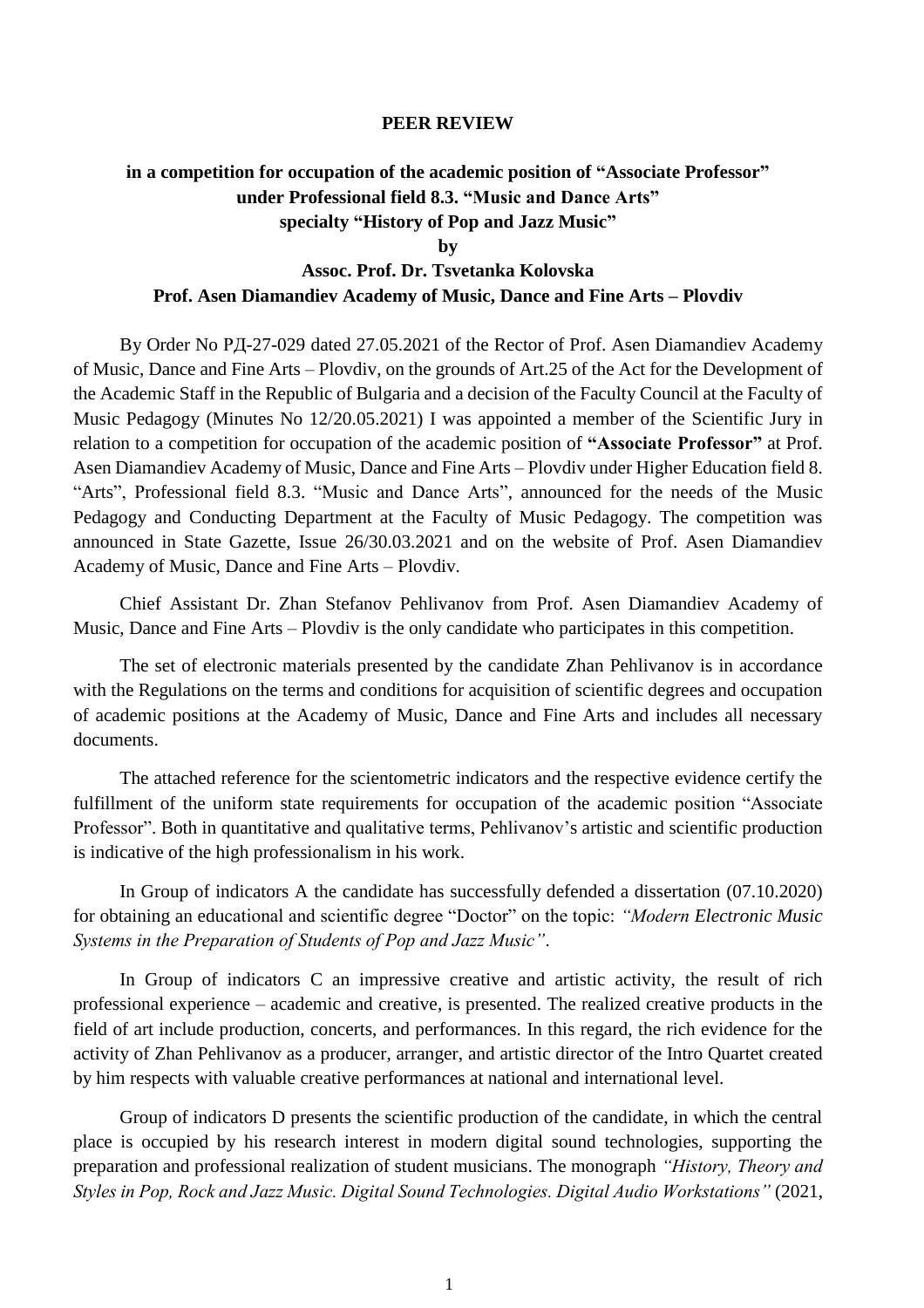167 pages, ISBN: 978-954-2963-73-8) is based on a defended dissertation. The contribution of the work is clearly highlighted in its theoretical and applied aspects. The roots of pop and jazz music to the latest trends and musical phenomena in the 21st century are presented in depth, analytically and systematically. Such a study has not been present in the literature for the last more than 10 years, moreover, in the work of Pehlivanov a well-deserved tribute to the contribution of leading names in the field is given. A comprehensive and systematic idea of the presence of pop, rock, and jazz music in the field of specialized student education is offered. Based on the in-depth theoretical analysis, the author justifiably offers new, modern models in pedagogical communication with students and the generation of artistic and pedagogical ideas through the application of digital sound technologies.

I assess the three publications proposed for review as contributing in many ways. They are a research result of the scientific, teaching, and artistic activity of Chief Assistant Dr. Zhan Pehlivanov: the article *"Music Software for Sound Recording and Processing – A New Tool That Complements and Improves the Skills of the Modern Music Teacher In High School"*, Yearbook of the Academy of Music, Dance and Fine Arts, 2012 ISSN: 1313-6526, and 2 scientific reports from participation in conferences – *"Creation of Interest in Classical Music Through the Perception of Musical Works Arranged with the Musical Means of Expression of Popular Music"* – Science, Education, and Innovation in the Field of Art Second International Scientific Conference, 24.10.2019 – 26.10 2019, Academy of Music, Dance and Fine Arts, ISBN: 978-954-2963-56-1; and *"Multimedia and Contemporary Music Pedagogy"* – The Teacher of the Future – Ninth International Scientific Conference, 17.06.2016 – 19.06.2016, Durres, Republic of Albania, ISBN: 1857-92. All three publications have been published in specialized publications in the field of art.

I personally know the candidate from the time of my admission as a lecturer at the Academy of Music, Dance and Fine Arts. During all the years of our joint work, official and informal activities, I have been convinced of his perseverance in terms of his connection to music – as a way of expression and of existence. There are not often musicians who, on a theoretical level, are as well prepared and informed as they are brilliant in their creative and artistic performances.

I would like to pay special attention to my direct impressions of the educational and pedagogical work of Chief Assistant Dr. Zhan Pehlivanov. The interactivity and attractiveness of the approaches and methods in the learning process are highly appreciated by the students, as evidenced by the joint creative projects on the ideas of Pehlivanov with the participation of students, realized as commercials on the website of the Academy, *"Online Atelier – Workshop"* in the field of arts, participation in representative concerts, etc. Pehlivanov works on updating curricula and lecture courses, which he teaches in all levels of education at the Academy – bachelor, master, doctoral students, postgraduates. He is active as a member of examination commissions, is a scientific supervisor of graduates, and is engaged as a reviewer of theses.

Zhan Pehlivanov has included 8 citations of his scientific works. All of them are in representative editions with scientific review and reflect scientific production from different periods of the professional development of the candidate. The citations are extensive, by Bulgarian authors in the field of musical art  $-4$  citations in publications from international scientific conferences, 3 citations in publications from an online journal, and 1 citation from a publication from an article in a series.

## **CONCLUSION**